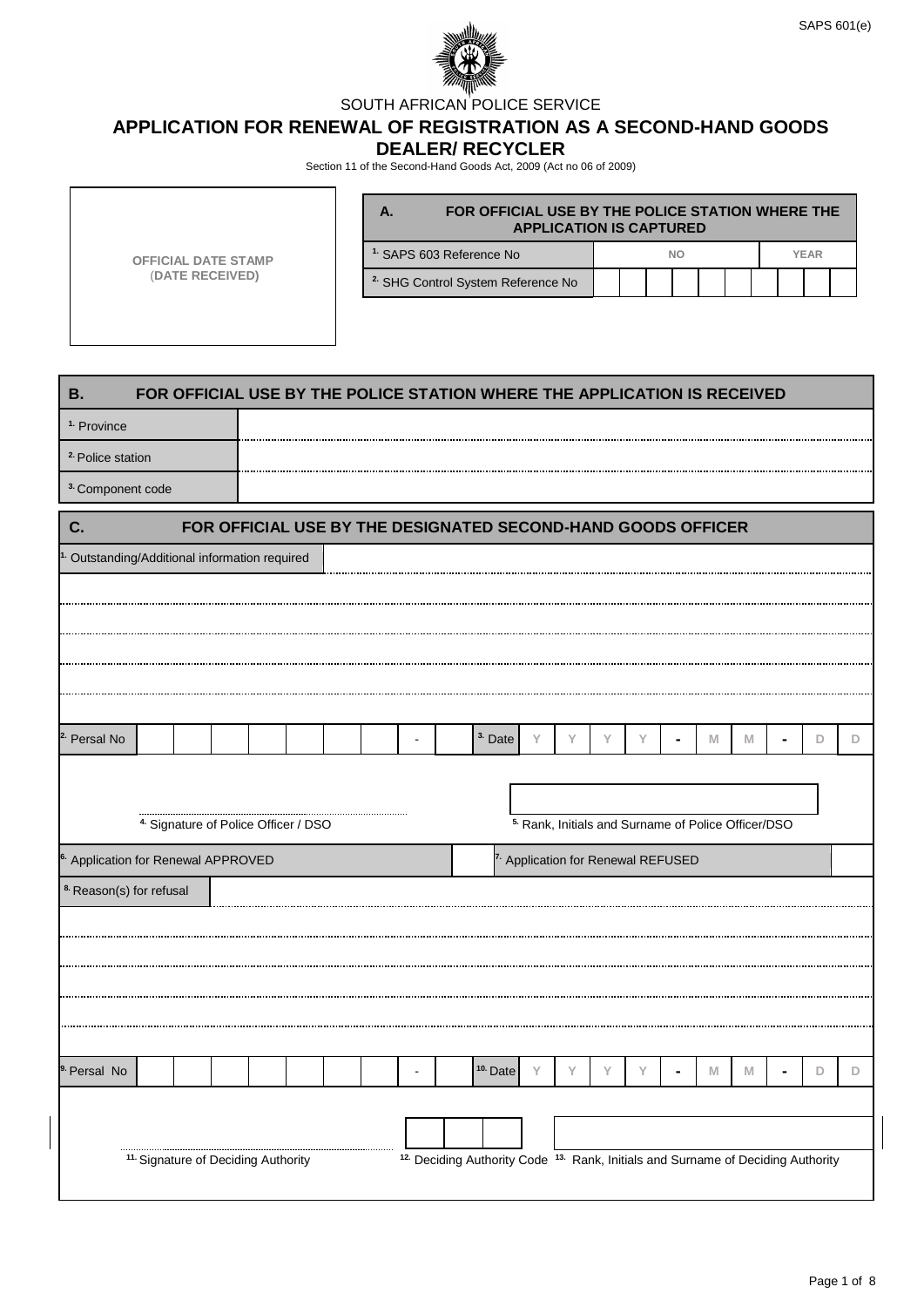| D.                                                                                       | <b>PARTICULARS OF REGISTRATION (Indicate with an X)</b> |       |                                       |  |                                                                         |  |                           |                                                     |                                              |  |  |  |
|------------------------------------------------------------------------------------------|---------------------------------------------------------|-------|---------------------------------------|--|-------------------------------------------------------------------------|--|---------------------------|-----------------------------------------------------|----------------------------------------------|--|--|--|
| <sup>1.</sup> Record the existing SHG Registration number                                |                                                         |       |                                       |  |                                                                         |  |                           |                                                     |                                              |  |  |  |
|                                                                                          |                                                         |       |                                       |  |                                                                         |  | <b>Registration Date</b>  |                                                     | <b>Expiry date</b>                           |  |  |  |
| <sup>2.</sup> Indicate the Principal Business Activity (Indicate with an X)              |                                                         |       |                                       |  |                                                                         |  |                           |                                                     |                                              |  |  |  |
| <b>General Dealer</b>                                                                    |                                                         |       | Auctioneer                            |  |                                                                         |  | <b>Scrap Metal Dealer</b> |                                                     |                                              |  |  |  |
| <b>Motor Vehicle Dealer</b>                                                              |                                                         |       | Jeweller                              |  |                                                                         |  |                           |                                                     | Recycler                                     |  |  |  |
| 3. Indicate the Sub-Category of trade (Indicate with an X)                               |                                                         |       |                                       |  |                                                                         |  |                           |                                                     |                                              |  |  |  |
| Pawnbroker                                                                               |                                                         |       | <b>Communication Equipment Dealer</b> |  |                                                                         |  |                           |                                                     | <b>Antiques Dealer</b>                       |  |  |  |
| <b>Book Dealer</b>                                                                       |                                                         |       | <b>Vehicle Dealer</b>                 |  |                                                                         |  |                           |                                                     | Motor Vehicle Dealer                         |  |  |  |
| <b>Vehicle Parts Dealer</b>                                                              |                                                         |       | <b>Motor Vehicle Parts Dealer</b>     |  |                                                                         |  |                           | Auctioneer                                          |                                              |  |  |  |
| Jeweller                                                                                 |                                                         |       | Vehicle Tyre Dealer                   |  |                                                                         |  |                           |                                                     | <b>Panel Beater</b>                          |  |  |  |
| <b>Electronic Equipment Dealer</b>                                                       |                                                         | Other |                                       |  |                                                                         |  |                           |                                                     | If "other", Name                             |  |  |  |
| 4. Indicate the Type of Goods (as per Schedule 1 and 2 of the Act) (Indicate with an X)  |                                                         |       |                                       |  |                                                                         |  |                           |                                                     |                                              |  |  |  |
| Household and office equipment                                                           |                                                         |       |                                       |  | Communication equipment (Cell<br>Phones)                                |  |                           |                                                     | Bicycles or any part or<br>accessory thereof |  |  |  |
| Factory equipment and machinery or any part or<br>accessory thereof                      |                                                         |       |                                       |  | Photographic or optical instruments<br>or any part or accessory thereof |  |                           | Antique goods                                       |                                              |  |  |  |
| Valuables                                                                                |                                                         |       |                                       |  | Sporting equipment                                                      |  |                           |                                                     | <b>Books</b>                                 |  |  |  |
| Shop-fitting equipment                                                                   |                                                         |       |                                       |  | Agricultural implements                                                 |  |                           |                                                     | Jewellery                                    |  |  |  |
| Unwrought precious metal defined in the Precious<br>Metal Act, 2005 (Act No. 27 of 2005) |                                                         |       | Motor vehicles                        |  |                                                                         |  |                           |                                                     | Vehicles                                     |  |  |  |
| Motor vehicle parts                                                                      |                                                         |       | Vehicle parts                         |  |                                                                         |  |                           | Tyres of any vehicle/motor<br>vehicle or motorcycle |                                              |  |  |  |
| <b>Controlled Metals</b>                                                                 |                                                         |       | Other<br>If "other", Name             |  |                                                                         |  |                           |                                                     |                                              |  |  |  |

| Е.                                                                                 | <b>PARTICULARS OF APPLICANT</b><br>INCLUDING RESPONSIBLE PERSON(S) AND MANAGER(S) |  |  |                |  |  |  |                            |                |  |                                                                     |   |  |  |
|------------------------------------------------------------------------------------|-----------------------------------------------------------------------------------|--|--|----------------|--|--|--|----------------------------|----------------|--|---------------------------------------------------------------------|---|--|--|
| (i) NATURAL PERSON                                                                 |                                                                                   |  |  |                |  |  |  |                            |                |  |                                                                     |   |  |  |
| <sup>1.</sup> Type of citizenship applicable on Natural Person (Indicate with "X") |                                                                                   |  |  | 1.1 SA citizen |  |  |  |                            |                |  | <sup>1.2</sup> Non-SA citizen (Submit proof of permanent residence) |   |  |  |
| <sup>2</sup> Surname                                                               |                                                                                   |  |  |                |  |  |  | <sup>3</sup> Initial(s)    |                |  |                                                                     |   |  |  |
| <sup>4</sup> Full name(s)                                                          |                                                                                   |  |  |                |  |  |  |                            |                |  |                                                                     |   |  |  |
| <sup>5.</sup> Identity number of<br>applicant                                      |                                                                                   |  |  |                |  |  |  |                            | $\blacksquare$ |  |                                                                     | ۰ |  |  |
| <sup>6.1</sup> Passport number of<br>applicant (if any)                            |                                                                                   |  |  |                |  |  |  | 6.2 Country<br>of Issue    |                |  |                                                                     |   |  |  |
| <sup>7</sup> Residential address                                                   |                                                                                   |  |  |                |  |  |  |                            |                |  |                                                                     |   |  |  |
|                                                                                    |                                                                                   |  |  |                |  |  |  | 8. Postal Code             |                |  |                                                                     |   |  |  |
| <sup>9</sup> Name under which business will be conducted                           |                                                                                   |  |  |                |  |  |  |                            |                |  |                                                                     |   |  |  |
| <sup>10.</sup> Business address                                                    |                                                                                   |  |  |                |  |  |  |                            |                |  |                                                                     |   |  |  |
|                                                                                    |                                                                                   |  |  |                |  |  |  | <sup>11.</sup> Postal Code |                |  |                                                                     |   |  |  |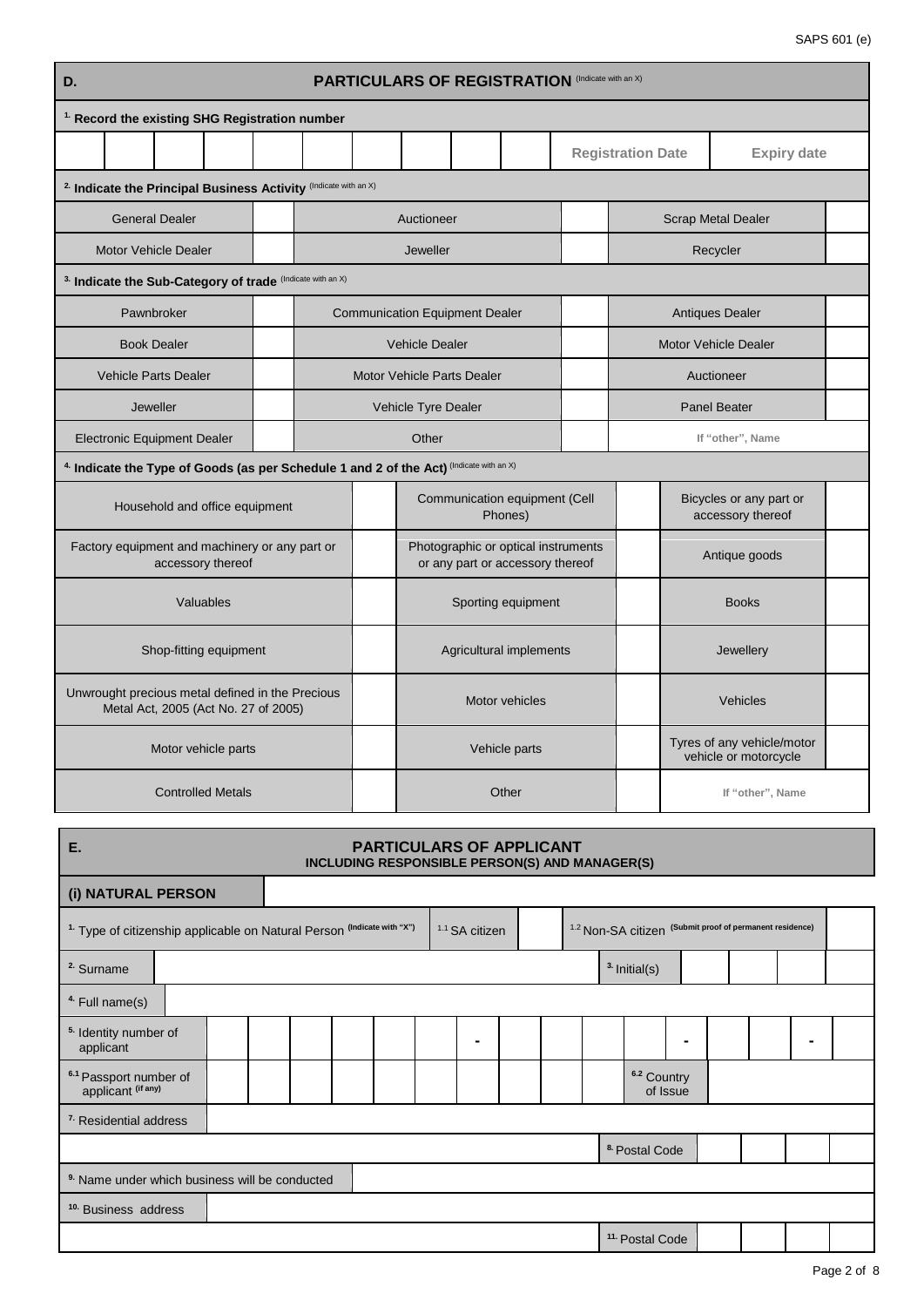| <sup>12.</sup> Postal address                                                           |                                         |                      |                       |                                      |                            |                                 |                                  |                                     |               |                                                 |       |  |
|-----------------------------------------------------------------------------------------|-----------------------------------------|----------------------|-----------------------|--------------------------------------|----------------------------|---------------------------------|----------------------------------|-------------------------------------|---------------|-------------------------------------------------|-------|--|
|                                                                                         |                                         |                      |                       |                                      |                            |                                 | <sup>13</sup> Postal Code        |                                     |               |                                                 |       |  |
|                                                                                         | 14.1 Home Tel No                        |                      | $\lambda$<br>$\left($ |                                      |                            |                                 | <sup>14.2</sup> Cellphone number |                                     |               |                                                 |       |  |
| <sup>14.</sup> Contact details                                                          | <sup>14.3</sup> Business Tel No         |                      | $\left($<br>$\lambda$ |                                      |                            | 14.4 Fax No                     |                                  |                                     | $\lambda$     |                                                 |       |  |
|                                                                                         | <sup>14.5</sup> E-mail address          |                      |                       |                                      |                            |                                 |                                  |                                     |               |                                                 |       |  |
| (ii) JURISTIC PERSON                                                                    |                                         |                      |                       |                                      |                            |                                 |                                  |                                     |               |                                                 |       |  |
| <sup>15.</sup> OTHER BODIES (mark with an X)                                            |                                         | Company              |                       | Close<br>Corporation                 |                            | Trust                           |                                  |                                     | Partnership   |                                                 | Other |  |
|                                                                                         |                                         |                      |                       | If "Other" indicate the Type of Body |                            |                                 |                                  |                                     |               |                                                 |       |  |
| <sup>16.</sup> Registered name of Business                                              |                                         |                      |                       |                                      |                            |                                 |                                  |                                     |               |                                                 |       |  |
| <sup>17.</sup> "Trading As" name of Business                                            |                                         |                      |                       |                                      |                            |                                 |                                  |                                     |               |                                                 |       |  |
| <sup>18.</sup> Business Registration number<br>(See "Other Bodies")                     |                                         |                      |                       |                                      |                            |                                 |                                  |                                     |               |                                                 |       |  |
| <sup>19.</sup> Business Address                                                         |                                         |                      |                       |                                      |                            |                                 |                                  |                                     |               |                                                 |       |  |
|                                                                                         |                                         |                      |                       |                                      |                            |                                 | <sup>20.</sup> Postal Code       |                                     |               |                                                 |       |  |
| <sup>21.</sup> Postal address of Business                                               |                                         |                      |                       |                                      |                            |                                 |                                  |                                     |               |                                                 |       |  |
|                                                                                         |                                         |                      |                       |                                      |                            |                                 | <sup>22.</sup> Postal Code       |                                     |               |                                                 |       |  |
| <sup>23.</sup> Business Contact                                                         | <sup>23.1</sup> Business Tel No         |                      | $\mathcal{E}$         |                                      |                            | <sup>23.2</sup> Business Fax No |                                  |                                     |               |                                                 |       |  |
| details                                                                                 | <sup>23.3</sup> Business E-mail address |                      |                       |                                      |                            |                                 |                                  |                                     |               |                                                 |       |  |
|                                                                                         |                                         |                      |                       |                                      |                            |                                 |                                  |                                     |               |                                                 |       |  |
| (iii) RESPONSIBLE PERSON                                                                |                                         |                      |                       |                                      |                            |                                 |                                  |                                     |               |                                                 |       |  |
| <sup>24.</sup> Type of citizenship applicable on Responsible Person (Indicate with "X") |                                         |                      |                       |                                      | <sup>24.1</sup> SA citizen |                                 | permanent residence)             |                                     |               | <sup>24.2</sup> Non-SA citizen (Submit proof of |       |  |
| <sup>25.</sup> Surname                                                                  |                                         |                      |                       |                                      |                            |                                 | <sup>26.</sup> Initial(s)        |                                     |               |                                                 |       |  |
| <sup>27.</sup> Full name(s)                                                             |                                         |                      |                       |                                      |                            |                                 |                                  |                                     |               |                                                 |       |  |
| <sup>28.</sup> Identity number of<br>Responsible Person                                 |                                         |                      |                       |                                      |                            |                                 |                                  |                                     |               |                                                 |       |  |
| <sup>28.1</sup> Passport number of<br>Responsible Person <sup>(if any)</sup>            |                                         |                      |                       |                                      |                            |                                 |                                  | <sup>28.2</sup> Country<br>of Issue |               |                                                 |       |  |
| <sup>29.</sup> Residential address of Responsible Person                                |                                         |                      |                       |                                      |                            |                                 |                                  |                                     |               |                                                 |       |  |
|                                                                                         |                                         |                      |                       |                                      |                            |                                 | <sup>30.</sup> Postal Code       |                                     |               |                                                 |       |  |
| <sup>31.</sup> Postal address of Responsible Person                                     |                                         |                      |                       |                                      |                            |                                 |                                  |                                     |               |                                                 |       |  |
|                                                                                         |                                         |                      |                       |                                      |                            |                                 | <sup>32</sup> Postal Code        |                                     |               |                                                 |       |  |
|                                                                                         | 33.1 Home Tel No                        |                      | $\overline{(\ }$      | $\lambda$                            |                            |                                 | 33.2 Cellphone number            |                                     |               |                                                 |       |  |
| 33. Contact details of<br>Responsible Person                                            |                                         | 33.3 Business Tel No | $\left($              | $\lambda$                            |                            | 33.4 Fax No                     |                                  |                                     | $\mathcal{E}$ |                                                 |       |  |
|                                                                                         |                                         | 33.5 E-mail address  |                       |                                      |                            |                                 |                                  |                                     |               |                                                 |       |  |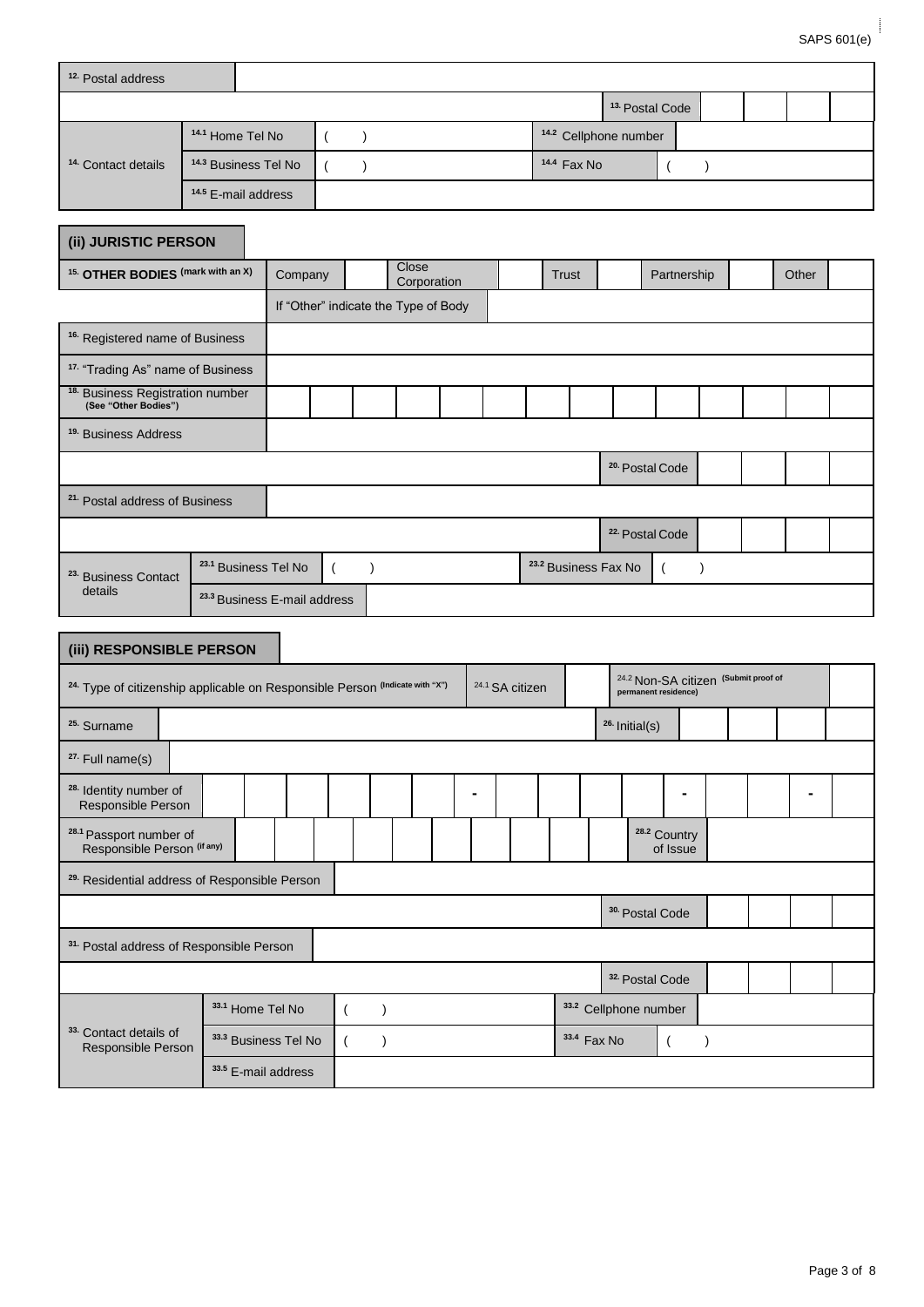| 34.1 Full names | 34.2 Surname         | 34.3 Identity/Passport number | <sup>34.4</sup> Capacity |
|-----------------|----------------------|-------------------------------|--------------------------|
|                 |                      |                               |                          |
|                 |                      |                               |                          |
|                 |                      |                               |                          |
|                 |                      |                               |                          |
|                 |                      |                               |                          |
|                 |                      |                               |                          |
|                 |                      |                               |                          |
|                 |                      |                               |                          |
|                 |                      |                               |                          |
|                 |                      |                               |                          |
|                 |                      |                               |                          |
| F.              | <b>OTHER DETAILS</b> |                               |                          |

| <sup>2</sup> If "NO", indicate either one of the following:                                                                                                  |                       |            |           |                                |
|--------------------------------------------------------------------------------------------------------------------------------------------------------------|-----------------------|------------|-----------|--------------------------------|
| <sup>3</sup> Was your application handed in after the due date, but before the termination of the<br>existing registration certificate? (Indicate with an X) |                       | <b>YES</b> | <b>NO</b> | If "YES", state<br>reasons why |
| <sup>4</sup> Was your application handed in after the termination of the existing registration<br>certificate? (Indicate with an X)                          |                       | <b>YES</b> | <b>NO</b> | If "YES", state<br>reasons why |
|                                                                                                                                                              | <sup>5.</sup> Reasons |            |           |                                |
|                                                                                                                                                              |                       |            |           |                                |
|                                                                                                                                                              |                       |            |           |                                |
|                                                                                                                                                              |                       |            |           |                                |
|                                                                                                                                                              |                       |            |           |                                |
|                                                                                                                                                              |                       |            |           |                                |

| <sup>6.</sup> Are you a registered Credit Provider engaging in pawn transactions within the meaning of the National<br>Credit Act, 2005 (Act No. 34 of 2005) (Indicate with an X. If "YES", submit full details) |                                                                                                              |              |              |                |   |   |  |   |   |  |                                |           |           |           |              | <b>YES</b> |                                            |   | <b>NO</b> |   |  |
|------------------------------------------------------------------------------------------------------------------------------------------------------------------------------------------------------------------|--------------------------------------------------------------------------------------------------------------|--------------|--------------|----------------|---|---|--|---|---|--|--------------------------------|-----------|-----------|-----------|--------------|------------|--------------------------------------------|---|-----------|---|--|
|                                                                                                                                                                                                                  |                                                                                                              |              |              |                |   |   |  |   |   |  |                                |           |           |           |              |            |                                            |   |           |   |  |
|                                                                                                                                                                                                                  |                                                                                                              |              |              |                |   |   |  |   |   |  |                                |           |           |           |              |            |                                            |   |           |   |  |
|                                                                                                                                                                                                                  |                                                                                                              |              |              |                |   |   |  |   |   |  |                                |           |           |           |              |            |                                            |   |           |   |  |
|                                                                                                                                                                                                                  | <sup>7.</sup> Are you a member of an Accredited SHG Dealers' Association? (Indicate with an X)<br><b>YES</b> |              |              |                |   |   |  |   |   |  |                                |           | <b>NO</b> |           |              |            | If "YES", submit the<br>following details: |   |           |   |  |
| <sup>8</sup> Name of Accredited SHG Association                                                                                                                                                                  |                                                                                                              |              |              |                |   |   |  |   |   |  |                                |           |           |           |              |            |                                            |   |           |   |  |
| <sup>9</sup> Accreditation number of the Accredited SHG Association                                                                                                                                              |                                                                                                              |              |              |                |   |   |  |   |   |  |                                |           |           |           |              |            |                                            |   |           |   |  |
| <sup>10</sup> Membership number                                                                                                                                                                                  |                                                                                                              |              |              |                |   |   |  |   |   |  |                                |           |           |           |              |            |                                            |   |           |   |  |
| $10.1$ Date<br>$\checkmark$<br>joined                                                                                                                                                                            | $\checkmark$                                                                                                 | $\checkmark$ | $\checkmark$ | $\blacksquare$ | M | M |  | D | D |  | <sup>10.2</sup> Expiry<br>date | $\sqrt{}$ | $\sqrt{}$ | $\sqrt{}$ | $\checkmark$ |            | M                                          | M |           | D |  |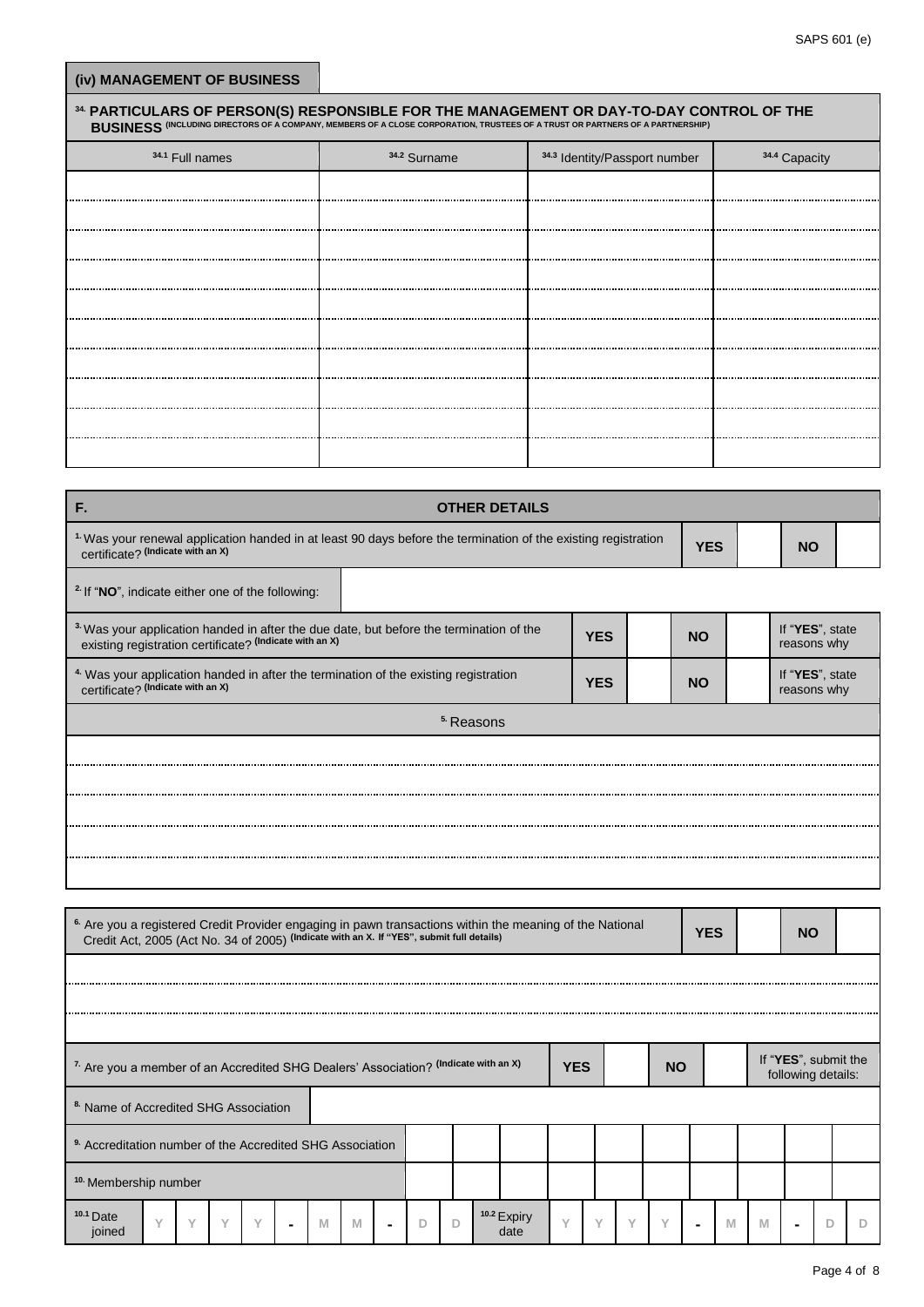| <sup>11.</sup> Is a copy of the applicable Government Gazette, indicating exemptions attached?<br>(Indicate with an X) | <b>YES</b> | <b>NO</b> | If "NO", state<br>reasons |
|------------------------------------------------------------------------------------------------------------------------|------------|-----------|---------------------------|
| <sup>12.</sup> Reason(s)                                                                                               |            |           |                           |
|                                                                                                                        |            |           |                           |
|                                                                                                                        |            |           |                           |
|                                                                                                                        |            |           |                           |

Г

| <b>YES</b>     | <b>NO</b> | If "YES", submit the following details:                                                                         |                  |  |  |  |  |  |  |
|----------------|-----------|-----------------------------------------------------------------------------------------------------------------|------------------|--|--|--|--|--|--|
| Police station |           |                                                                                                                 | Reference number |  |  |  |  |  |  |
| Police station |           |                                                                                                                 | Reference number |  |  |  |  |  |  |
| Police station |           |                                                                                                                 | Reference number |  |  |  |  |  |  |
| Police station |           |                                                                                                                 | Reference number |  |  |  |  |  |  |
|                |           | <sup>14.</sup> Was any application in terms of the Act refused in the past five (5) years? (Indicate with an X) |                  |  |  |  |  |  |  |
| <b>YES</b>     | <b>NO</b> | If "YES", submit the following details:                                                                         |                  |  |  |  |  |  |  |
| Police station |           |                                                                                                                 | Reference number |  |  |  |  |  |  |
|                |           |                                                                                                                 |                  |  |  |  |  |  |  |

| element? (Indicate with an X)                                                                                     |           |   |  |                                         |   |         |                |   | <sup>15.</sup> Have you ever in the preceding five (5) years in the RSA or elsewhere been sentenced to imprisonment without the option of a fine in respect<br>of any cases of fraud, theft or corrupt activities as referred to in the Prevention and Combatting of Corrupt Activities Act, 2004 (Act No. 12 of<br>2004), or any contravention of the Corruption Act, 1992 (Act No. 94 of 1992), or the commission of any other offence of which dishonesty is an |
|-------------------------------------------------------------------------------------------------------------------|-----------|---|--|-----------------------------------------|---|---------|----------------|---|--------------------------------------------------------------------------------------------------------------------------------------------------------------------------------------------------------------------------------------------------------------------------------------------------------------------------------------------------------------------------------------------------------------------------------------------------------------------|
| <b>Yes</b>                                                                                                        | <b>No</b> |   |  | If "YES", submit the following details: |   |         |                |   |                                                                                                                                                                                                                                                                                                                                                                                                                                                                    |
| Police station                                                                                                    |           |   |  |                                         |   |         | Police station |   |                                                                                                                                                                                                                                                                                                                                                                                                                                                                    |
| Case number                                                                                                       |           |   |  |                                         |   |         | Case number    |   |                                                                                                                                                                                                                                                                                                                                                                                                                                                                    |
| Offence                                                                                                           |           |   |  |                                         |   | Offence |                |   |                                                                                                                                                                                                                                                                                                                                                                                                                                                                    |
| Sentence                                                                                                          |           |   |  |                                         |   |         | Sentence       |   |                                                                                                                                                                                                                                                                                                                                                                                                                                                                    |
| fines)? (Indicate with an X)                                                                                      |           |   |  |                                         |   |         |                |   | <sup>16.</sup> Have you in the preceding five (5) years been convicted of an offence in terms of this Act irrespective of the sentence imposed (including                                                                                                                                                                                                                                                                                                          |
| <b>Yes</b>                                                                                                        | <b>No</b> |   |  | If "YES", submit the following details: |   |         |                |   |                                                                                                                                                                                                                                                                                                                                                                                                                                                                    |
| Police station                                                                                                    |           |   |  |                                         |   |         | Police station |   |                                                                                                                                                                                                                                                                                                                                                                                                                                                                    |
| Case number                                                                                                       |           |   |  |                                         |   |         | Case number    |   |                                                                                                                                                                                                                                                                                                                                                                                                                                                                    |
| Offence                                                                                                           |           |   |  |                                         |   | Offence |                |   |                                                                                                                                                                                                                                                                                                                                                                                                                                                                    |
| Sentence                                                                                                          |           |   |  |                                         |   |         | Sentence       |   |                                                                                                                                                                                                                                                                                                                                                                                                                                                                    |
| 17. Have you in the preceding five (5) years been declared as an un-rehabilitated insolvent? (Indicate with an X) |           |   |  |                                         |   |         |                |   |                                                                                                                                                                                                                                                                                                                                                                                                                                                                    |
| <b>Yes</b>                                                                                                        | <b>No</b> |   |  | If "YES", submit the following details: |   |         |                |   |                                                                                                                                                                                                                                                                                                                                                                                                                                                                    |
| Date of sequestration/liquidation:                                                                                |           | Υ |  |                                         | M | M       |                | D | Details of sequestration/liquidation:                                                                                                                                                                                                                                                                                                                                                                                                                              |
|                                                                                                                   |           |   |  |                                         |   |         |                |   |                                                                                                                                                                                                                                                                                                                                                                                                                                                                    |
|                                                                                                                   |           |   |  |                                         |   |         |                |   |                                                                                                                                                                                                                                                                                                                                                                                                                                                                    |
|                                                                                                                   |           |   |  |                                         |   |         |                |   |                                                                                                                                                                                                                                                                                                                                                                                                                                                                    |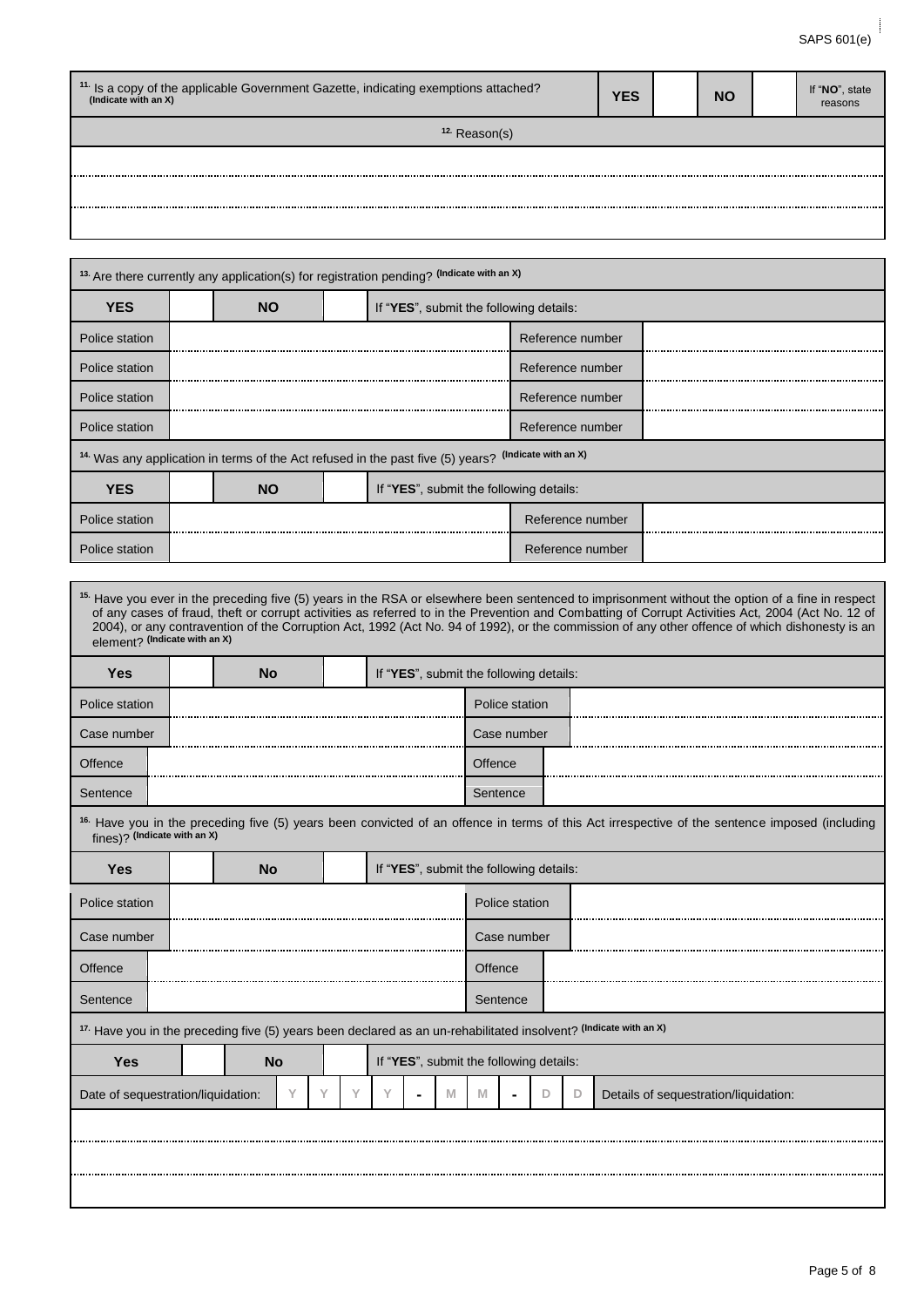|                                           |    | <sup>18.</sup> Have you by virtue of any other law been disqualified from carrying on a business in the past five (5) years? (Indicate with an X) |
|-------------------------------------------|----|---------------------------------------------------------------------------------------------------------------------------------------------------|
| Yes                                       | Nο | If "YES", submit the following details:                                                                                                           |
| Details of such law and disqualification: |    |                                                                                                                                                   |
|                                           |    |                                                                                                                                                   |
|                                           |    |                                                                                                                                                   |
|                                           |    |                                                                                                                                                   |

| <sup>19.</sup> Provide any other information which may have an influence on the consideration of this renewal application |
|---------------------------------------------------------------------------------------------------------------------------|
|                                                                                                                           |
|                                                                                                                           |
|                                                                                                                           |
|                                                                                                                           |
|                                                                                                                           |
|                                                                                                                           |
|                                                                                                                           |
|                                                                                                                           |

## **G. SIGNATURE OF APPLICANT, POLICE OFFICIAL AND WITNESS**

 **1. DECLARATION BY APPLICANT**

**I hereby declare that I am aware that it is an offence in terms of section 32(1)( c) and (d) of the Second-Hand Goods Act, 2009 (Act No 6 of 2009), to make a false statement in this application.**

**1.1 PHOTO OF APPLICANT**

........................................................................................................... **1.5**Signature of applicant

**1.4** Place

**1.2** Date **Y Y Y Y - M M - D D**

**1.3** Name and surname of applicant in block letters

**2. PARTICULARS OF POLICE OFFICIAL DEALING WITH APPLICATION** -  **2.1.** Name of Police Official in block letters **2.2** Persal number of Police Official **2.3.** Rank of Police Official in block letters **2.4 Signature of Police Official 3. PARTICULARS OF WITNESS** - **3.1** Initials and Surname of witness in block letters **3.2** Persal number of witness

**3.3** Rank/Title of witness in block letters

**3.4** Signature of witness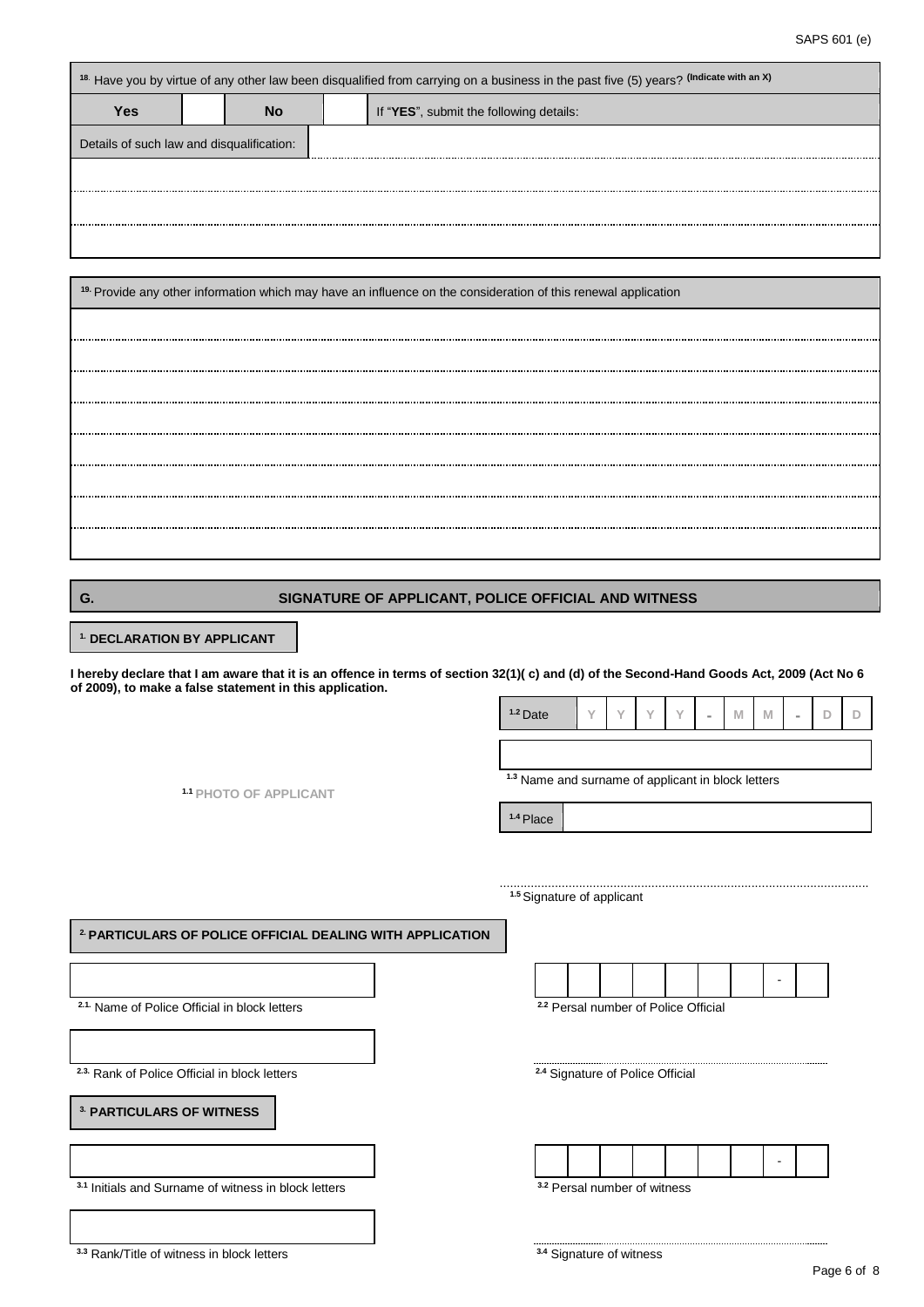| Η.<br>(This section must be completed only if the applicant cannot read or write or does not understand the content of this form) |                            |                               | <b>PARTICULARS OF INTERPRETER</b> |  |                     |                      |                      |  |                           |   |   |   |   |
|-----------------------------------------------------------------------------------------------------------------------------------|----------------------------|-------------------------------|-----------------------------------|--|---------------------|----------------------|----------------------|--|---------------------------|---|---|---|---|
| <sup>1.</sup> Name and surname of interpreter                                                                                     |                            |                               |                                   |  |                     |                      |                      |  |                           |   |   |   |   |
| <sup>2.</sup> Identity/Passport number of interpreter                                                                             |                            |                               |                                   |  |                     |                      |                      |  |                           |   |   |   |   |
| <sup>3</sup> Residential address of<br>interpreter                                                                                |                            |                               |                                   |  |                     |                      |                      |  |                           |   |   |   |   |
|                                                                                                                                   |                            |                               |                                   |  |                     |                      |                      |  | <sup>4.</sup> Postal Code |   |   |   |   |
| <sup>5.</sup> Postal address of interpreter                                                                                       |                            |                               |                                   |  |                     |                      |                      |  |                           |   |   |   |   |
|                                                                                                                                   |                            |                               |                                   |  |                     |                      |                      |  | <sup>6.</sup> Postal Code |   |   |   |   |
|                                                                                                                                   | <sup>7.1</sup> Home Tel No |                               |                                   |  |                     |                      | 7.2 Cellphone number |  |                           |   |   |   |   |
| <sup>7.</sup> Contact details of<br>interpreter                                                                                   | <sup>7.3</sup> Work Tel No |                               |                                   |  |                     | 7.4 Fax No           |                      |  |                           |   |   |   |   |
|                                                                                                                                   |                            | <sup>7.5</sup> E-mail address |                                   |  |                     |                      |                      |  |                           |   |   |   |   |
| <sup>8.</sup> Interpreted from<br>(language)                                                                                      |                            |                               |                                   |  | 9. To (language)    |                      |                      |  |                           |   |   |   |   |
|                                                                                                                                   |                            |                               |                                   |  | <sup>12.</sup> Date |                      |                      |  |                           | M | M | D | D |
|                                                                                                                                   |                            |                               |                                   |  |                     | <sup>13.</sup> Place |                      |  |                           |   |   |   |   |
| <sup>10</sup> Signature of Interpreter                                                                                            |                            |                               |                                   |  |                     |                      |                      |  |                           |   |   |   |   |

**11.** Rank/Title of Interpreter in block letters (if applicable)

**14.** Persal number of Interpreter (if applicable)

## **I. FOR OFFICIAL USE BY THE DESIGNATED SECOND-HAND GOODS OFFICE**

| <sup>1.</sup> RECOMMENDATION REGARDING THE RENEWAL APPLICATION (Indicate with an X) |                                                        |  |  |  |  |  |  |  |
|-------------------------------------------------------------------------------------|--------------------------------------------------------|--|--|--|--|--|--|--|
| <sup>1.1</sup> Renewal of Registration recommended                                  | <sup>1.2</sup> Renewal of Registration not recommended |  |  |  |  |  |  |  |
| <sup>1.3</sup> Reasons for recommendation (See Regulation 7(1), where applicable)   |                                                        |  |  |  |  |  |  |  |
|                                                                                     |                                                        |  |  |  |  |  |  |  |
|                                                                                     |                                                        |  |  |  |  |  |  |  |
|                                                                                     |                                                        |  |  |  |  |  |  |  |
|                                                                                     |                                                        |  |  |  |  |  |  |  |
|                                                                                     |                                                        |  |  |  |  |  |  |  |
|                                                                                     |                                                        |  |  |  |  |  |  |  |
|                                                                                     |                                                        |  |  |  |  |  |  |  |
|                                                                                     |                                                        |  |  |  |  |  |  |  |
|                                                                                     |                                                        |  |  |  |  |  |  |  |
|                                                                                     |                                                        |  |  |  |  |  |  |  |
|                                                                                     |                                                        |  |  |  |  |  |  |  |
|                                                                                     |                                                        |  |  |  |  |  |  |  |
|                                                                                     |                                                        |  |  |  |  |  |  |  |
|                                                                                     |                                                        |  |  |  |  |  |  |  |
|                                                                                     |                                                        |  |  |  |  |  |  |  |
|                                                                                     |                                                        |  |  |  |  |  |  |  |
|                                                                                     |                                                        |  |  |  |  |  |  |  |
|                                                                                     |                                                        |  |  |  |  |  |  |  |